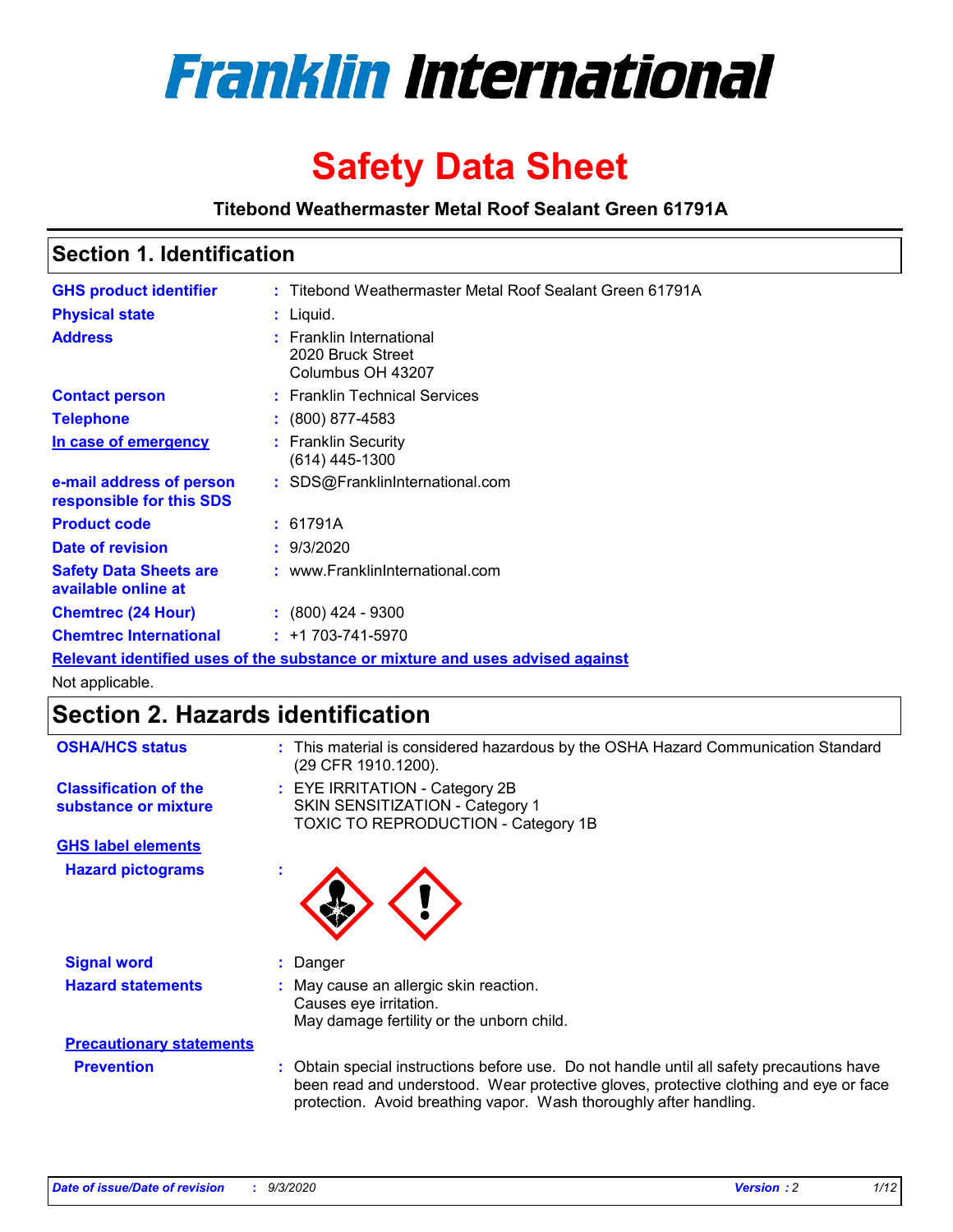### **Section 2. Hazards identification**

| <b>Response</b>                            | : IF exposed or concerned: Get medical advice or attention. Wash contaminated clothing<br>before reuse. IF ON SKIN: Wash with plenty of water. IF IN EYES: Rinse cautiously<br>with water for several minutes. Remove contact lenses, if present and easy to do.<br>Continue rinsing. If eye irritation persists: Get medical advice or attention. |
|--------------------------------------------|----------------------------------------------------------------------------------------------------------------------------------------------------------------------------------------------------------------------------------------------------------------------------------------------------------------------------------------------------|
| <b>Storage</b>                             | : Store locked up.                                                                                                                                                                                                                                                                                                                                 |
| <b>Disposal</b>                            | : Dispose of contents and container in accordance with all local, regional, national and<br>international regulations.                                                                                                                                                                                                                             |
| <b>Hazards not otherwise</b><br>classified | : Product generates methanol during cure.                                                                                                                                                                                                                                                                                                          |

# **Section 3. Composition/information on ingredients**

| <b>Substance/mixture</b> | Mixture |
|--------------------------|---------|
|                          |         |

| <b>Ingredient name</b>       | $\frac{9}{6}$ | <b>CAS number</b> |
|------------------------------|---------------|-------------------|
| 3-aminopropyltriethoxysilane | '≤3           | 919-30-2          |
| Dibutyltin dilaurate         | ≤0.3          | 77-58-7           |

Any concentration shown as a range is to protect confidentiality or is due to batch variation.

**There are no additional ingredients present which, within the current knowledge of the supplier and in the concentrations applicable, are classified as hazardous to health or the environment and hence require reporting in this section.**

**Occupational exposure limits, if available, are listed in Section 8.**

### **Section 4. First aid measures**

| <b>Description of necessary first aid measures</b> |                                                                                                                                                                                                                                                                                                                                                                                                                                                                                                                                                                                                                                                                                                                                                                           |
|----------------------------------------------------|---------------------------------------------------------------------------------------------------------------------------------------------------------------------------------------------------------------------------------------------------------------------------------------------------------------------------------------------------------------------------------------------------------------------------------------------------------------------------------------------------------------------------------------------------------------------------------------------------------------------------------------------------------------------------------------------------------------------------------------------------------------------------|
| <b>Eye contact</b>                                 | : Immediately flush eyes with plenty of water, occasionally lifting the upper and lower<br>eyelids. Check for and remove any contact lenses. Continue to rinse for at least 10<br>minutes. If irritation persists, get medical attention.                                                                                                                                                                                                                                                                                                                                                                                                                                                                                                                                 |
| <b>Inhalation</b>                                  | : Remove victim to fresh air and keep at rest in a position comfortable for breathing. If<br>not breathing, if breathing is irregular or if respiratory arrest occurs, provide artificial<br>respiration or oxygen by trained personnel. It may be dangerous to the person providing<br>aid to give mouth-to-mouth resuscitation. Get medical attention. If unconscious, place<br>in recovery position and get medical attention immediately. Maintain an open airway.<br>Loosen tight clothing such as a collar, tie, belt or waistband. In case of inhalation of<br>decomposition products in a fire, symptoms may be delayed. The exposed person may<br>need to be kept under medical surveillance for 48 hours.                                                       |
| <b>Skin contact</b>                                | : Wash with plenty of soap and water. Remove contaminated clothing and shoes. Wash<br>contaminated clothing thoroughly with water before removing it, or wear gloves.<br>Continue to rinse for at least 10 minutes. Get medical attention. In the event of any<br>complaints or symptoms, avoid further exposure. Wash clothing before reuse. Clean<br>shoes thoroughly before reuse.                                                                                                                                                                                                                                                                                                                                                                                     |
| <b>Ingestion</b>                                   | : Wash out mouth with water. Remove dentures if any. Remove victim to fresh air and<br>keep at rest in a position comfortable for breathing. If material has been swallowed and<br>the exposed person is conscious, give small quantities of water to drink. Stop if the<br>exposed person feels sick as vomiting may be dangerous. Do not induce vomiting<br>unless directed to do so by medical personnel. If vomiting occurs, the head should be<br>kept low so that vomit does not enter the lungs. Get medical attention. Never give<br>anything by mouth to an unconscious person. If unconscious, place in recovery position<br>and get medical attention immediately. Maintain an open airway. Loosen tight clothing<br>such as a collar, tie, belt or waistband. |
| Most important symptoms/effects, acute and delayed |                                                                                                                                                                                                                                                                                                                                                                                                                                                                                                                                                                                                                                                                                                                                                                           |
| <b>Potential acute health effects</b>              |                                                                                                                                                                                                                                                                                                                                                                                                                                                                                                                                                                                                                                                                                                                                                                           |
| <b>Eye contact</b>                                 | : May cause eye irritation.                                                                                                                                                                                                                                                                                                                                                                                                                                                                                                                                                                                                                                                                                                                                               |
| <b>Inhalation</b>                                  | : No known significant effects or critical hazards.                                                                                                                                                                                                                                                                                                                                                                                                                                                                                                                                                                                                                                                                                                                       |
|                                                    |                                                                                                                                                                                                                                                                                                                                                                                                                                                                                                                                                                                                                                                                                                                                                                           |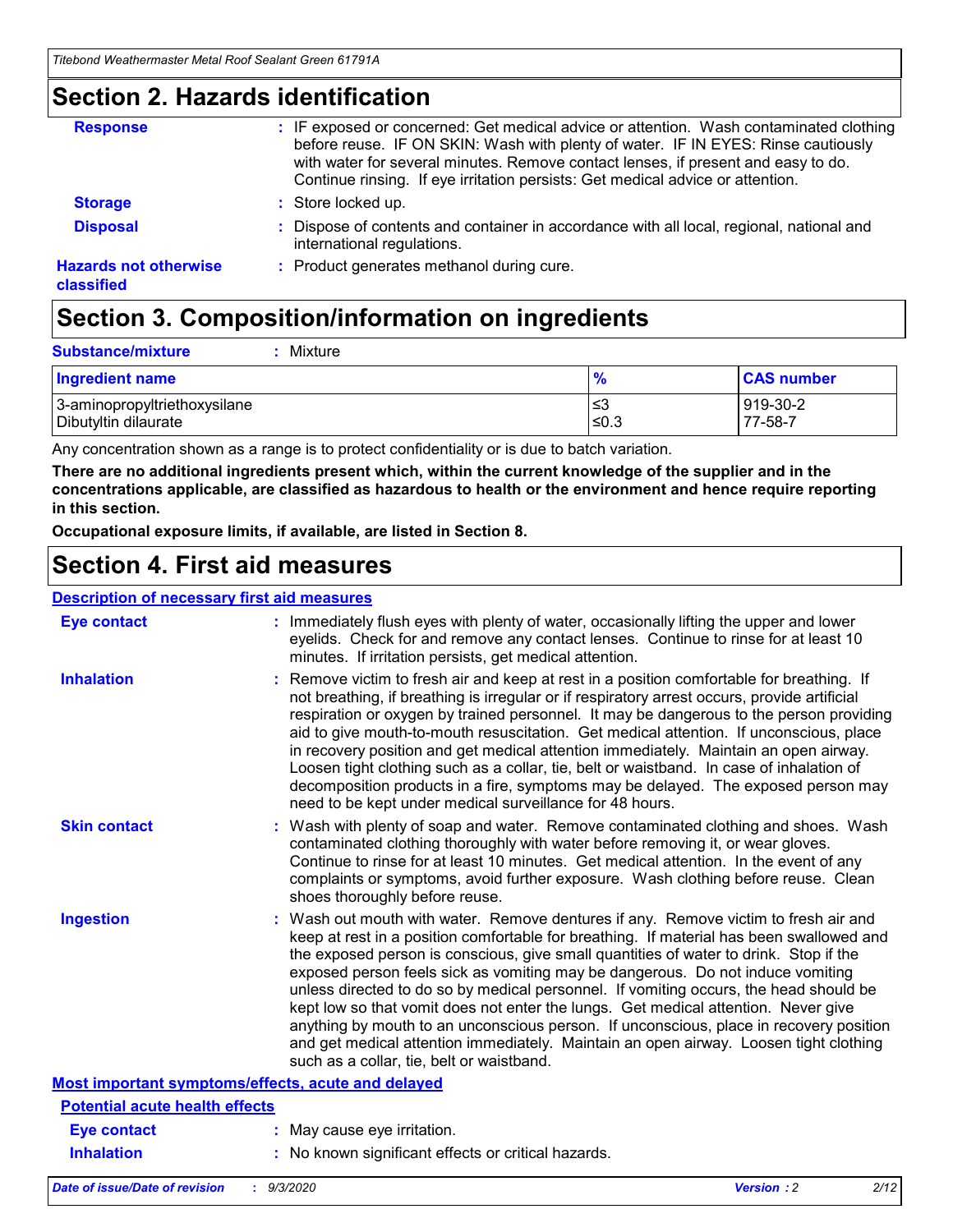| Titebond Weathermaster Metal Roof Sealant Green 61791A |                                                                                                                                                                                                                                                                                                                                                                                                                 |
|--------------------------------------------------------|-----------------------------------------------------------------------------------------------------------------------------------------------------------------------------------------------------------------------------------------------------------------------------------------------------------------------------------------------------------------------------------------------------------------|
| <b>Section 4. First aid measures</b>                   |                                                                                                                                                                                                                                                                                                                                                                                                                 |
| <b>Skin contact</b>                                    | : May cause skin irritation.                                                                                                                                                                                                                                                                                                                                                                                    |
| <b>Ingestion</b>                                       | : No known significant effects or critical hazards.                                                                                                                                                                                                                                                                                                                                                             |
| <b>Over-exposure signs/symptoms</b>                    |                                                                                                                                                                                                                                                                                                                                                                                                                 |
| <b>Eye contact</b>                                     | : Adverse symptoms may include the following:<br>irritation<br>watering<br>redness                                                                                                                                                                                                                                                                                                                              |
| <b>Inhalation</b>                                      | : Adverse symptoms may include the following:<br>reduced fetal weight<br>increase in fetal deaths<br>skeletal malformations                                                                                                                                                                                                                                                                                     |
| <b>Skin contact</b>                                    | : Adverse symptoms may include the following:<br>irritation<br>redness<br>reduced fetal weight<br>increase in fetal deaths<br>skeletal malformations                                                                                                                                                                                                                                                            |
| <b>Ingestion</b>                                       | Adverse symptoms may include the following:<br>reduced fetal weight<br>increase in fetal deaths<br>skeletal malformations                                                                                                                                                                                                                                                                                       |
|                                                        | Indication of immediate medical attention and special treatment needed, if necessary                                                                                                                                                                                                                                                                                                                            |
| <b>Notes to physician</b>                              | : In case of inhalation of decomposition products in a fire, symptoms may be delayed.<br>The exposed person may need to be kept under medical surveillance for 48 hours.                                                                                                                                                                                                                                        |
| <b>Specific treatments</b>                             | : No specific treatment.                                                                                                                                                                                                                                                                                                                                                                                        |
| <b>Protection of first-aiders</b>                      | : No action shall be taken involving any personal risk or without suitable training. If it is<br>suspected that fumes are still present, the rescuer should wear an appropriate mask or<br>self-contained breathing apparatus. It may be dangerous to the person providing aid to<br>give mouth-to-mouth resuscitation. Wash contaminated clothing thoroughly with water<br>before removing it, or wear gloves. |
| See toxicological information (Section 11)             |                                                                                                                                                                                                                                                                                                                                                                                                                 |

### **Section 5. Fire-fighting measures**

| <b>Extinguishing media</b>                               |                                                                                                                                                                                                     |
|----------------------------------------------------------|-----------------------------------------------------------------------------------------------------------------------------------------------------------------------------------------------------|
| <b>Suitable extinguishing</b><br>media                   | : Use an extinguishing agent suitable for the surrounding fire.                                                                                                                                     |
| <b>Unsuitable extinguishing</b><br>media                 | : None known.                                                                                                                                                                                       |
| <b>Specific hazards arising</b><br>from the chemical     | : In a fire or if heated, a pressure increase will occur and the container may burst.                                                                                                               |
| <b>Hazardous thermal</b><br>decomposition products       | Decomposition products may include the following materials:<br>carbon dioxide<br>carbon monoxide<br>nitrogen oxides<br>metal oxide/oxides                                                           |
| <b>Special protective actions</b><br>for fire-fighters   | : Promptly isolate the scene by removing all persons from the vicinity of the incident if<br>there is a fire. No action shall be taken involving any personal risk or without suitable<br>training. |
| <b>Special protective</b><br>equipment for fire-fighters | Fire-fighters should wear appropriate protective equipment and self-contained breathing<br>apparatus (SCBA) with a full face-piece operated in positive pressure mode.                              |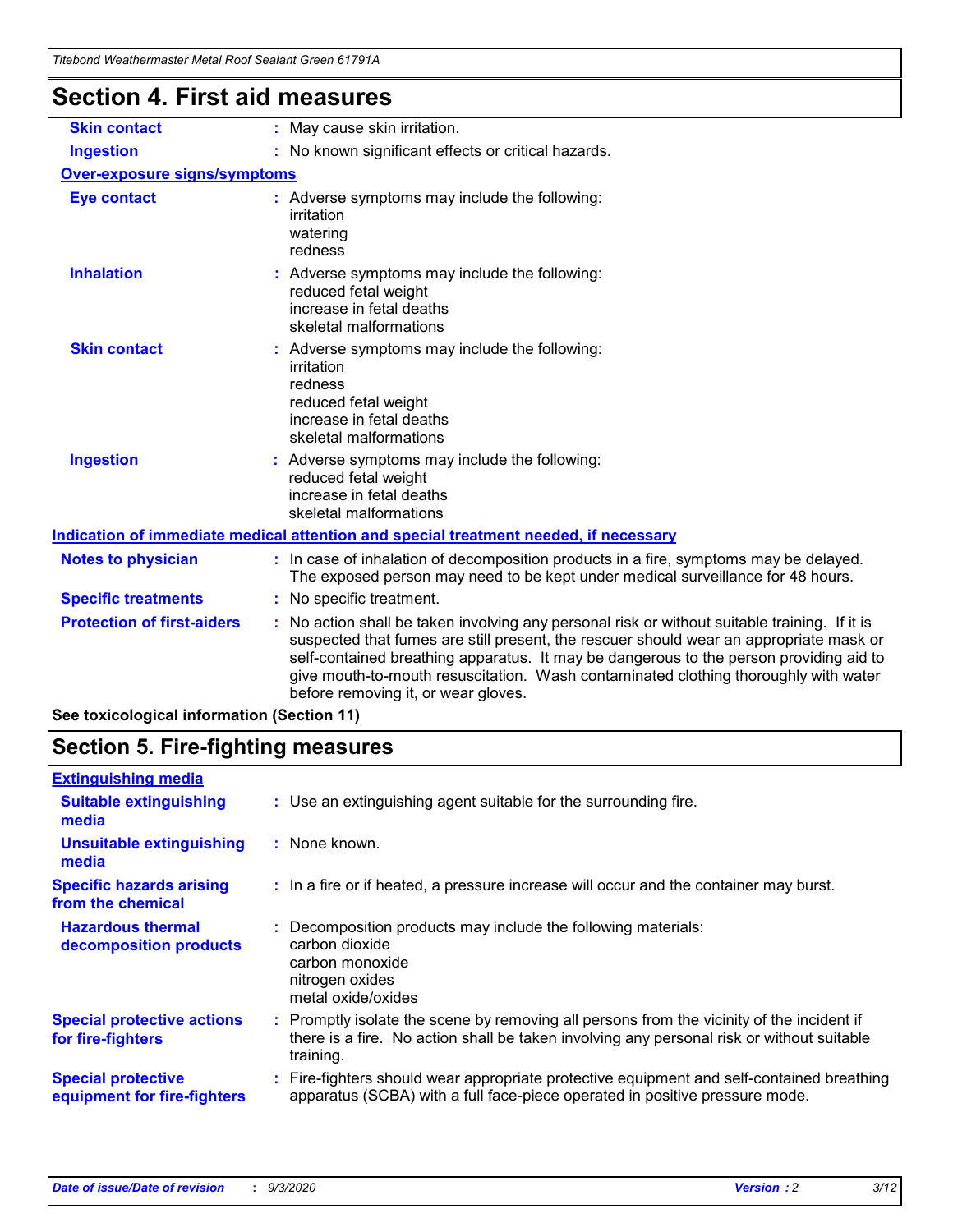### **Section 6. Accidental release measures**

|                                                              | <b>Personal precautions, protective equipment and emergency procedures</b>                                                                                                                                                                                                                                                                                                                                                                                                                                                                                                                                                                                                                                   |
|--------------------------------------------------------------|--------------------------------------------------------------------------------------------------------------------------------------------------------------------------------------------------------------------------------------------------------------------------------------------------------------------------------------------------------------------------------------------------------------------------------------------------------------------------------------------------------------------------------------------------------------------------------------------------------------------------------------------------------------------------------------------------------------|
| For non-emergency<br>personnel                               | : No action shall be taken involving any personal risk or without suitable training.<br>Evacuate surrounding areas. Keep unnecessary and unprotected personnel from<br>entering. Do not touch or walk through spilled material. Avoid breathing vapor or mist.<br>Provide adequate ventilation. Wear appropriate respirator when ventilation is<br>inadequate. Put on appropriate personal protective equipment.                                                                                                                                                                                                                                                                                             |
| For emergency responders                                     | : If specialized clothing is required to deal with the spillage, take note of any information in<br>Section 8 on suitable and unsuitable materials. See also the information in "For non-<br>emergency personnel".                                                                                                                                                                                                                                                                                                                                                                                                                                                                                           |
| <b>Environmental precautions</b>                             | : Avoid dispersal of spilled material and runoff and contact with soil, waterways, drains<br>and sewers. Inform the relevant authorities if the product has caused environmental<br>pollution (sewers, waterways, soil or air).                                                                                                                                                                                                                                                                                                                                                                                                                                                                              |
| <b>Methods and materials for containment and cleaning up</b> |                                                                                                                                                                                                                                                                                                                                                                                                                                                                                                                                                                                                                                                                                                              |
| <b>Small spill</b>                                           | : Stop leak if without risk. Move containers from spill area. Dilute with water and mop up<br>if water-soluble. Alternatively, or if water-insoluble, absorb with an inert dry material and<br>place in an appropriate waste disposal container. Dispose of via a licensed waste<br>disposal contractor.                                                                                                                                                                                                                                                                                                                                                                                                     |
| <b>Large spill</b>                                           | : Stop leak if without risk. Move containers from spill area. Approach release from<br>upwind. Prevent entry into sewers, water courses, basements or confined areas. Wash<br>spillages into an effluent treatment plant or proceed as follows. Contain and collect<br>spillage with non-combustible, absorbent material e.g. sand, earth, vermiculite or<br>diatomaceous earth and place in container for disposal according to local regulations<br>(see Section 13). Dispose of via a licensed waste disposal contractor. Contaminated<br>absorbent material may pose the same hazard as the spilled product. Note: see<br>Section 1 for emergency contact information and Section 13 for waste disposal. |

### **Section 7. Handling and storage**

#### **Precautions for safe handling**

| <b>Protective measures</b>                                                       | : Put on appropriate personal protective equipment (see Section 8). Persons with a<br>history of skin sensitization problems should not be employed in any process in which<br>this product is used. Avoid exposure - obtain special instructions before use. Avoid<br>exposure during pregnancy. Do not handle until all safety precautions have been read<br>and understood. Do not get in eyes or on skin or clothing. Do not ingest. Avoid<br>breathing vapor or mist. If during normal use the material presents a respiratory hazard,<br>use only with adequate ventilation or wear appropriate respirator. Keep in the original<br>container or an approved alternative made from a compatible material, kept tightly<br>closed when not in use. Empty containers retain product residue and can be hazardous.<br>Do not reuse container. |
|----------------------------------------------------------------------------------|--------------------------------------------------------------------------------------------------------------------------------------------------------------------------------------------------------------------------------------------------------------------------------------------------------------------------------------------------------------------------------------------------------------------------------------------------------------------------------------------------------------------------------------------------------------------------------------------------------------------------------------------------------------------------------------------------------------------------------------------------------------------------------------------------------------------------------------------------|
| <b>Advice on general</b><br>occupational hygiene                                 | : Eating, drinking and smoking should be prohibited in areas where this material is<br>handled, stored and processed. Workers should wash hands and face before eating,<br>drinking and smoking. Remove contaminated clothing and protective equipment before<br>entering eating areas. See also Section 8 for additional information on hygiene<br>measures.                                                                                                                                                                                                                                                                                                                                                                                                                                                                                    |
| <b>Conditions for safe storage,</b><br>including any<br><i>incompatibilities</i> | Store between the following temperatures: 0 to 120°C (32 to 248°F). Store in<br>accordance with local regulations. Store in original container protected from direct<br>sunlight in a dry, cool and well-ventilated area, away from incompatible materials (see<br>Section 10) and food and drink. Store locked up. Keep container tightly closed and<br>sealed until ready for use. Containers that have been opened must be carefully<br>resealed and kept upright to prevent leakage. Do not store in unlabeled containers.<br>Use appropriate containment to avoid environmental contamination. See Section 10 for<br>incompatible materials before handling or use.                                                                                                                                                                         |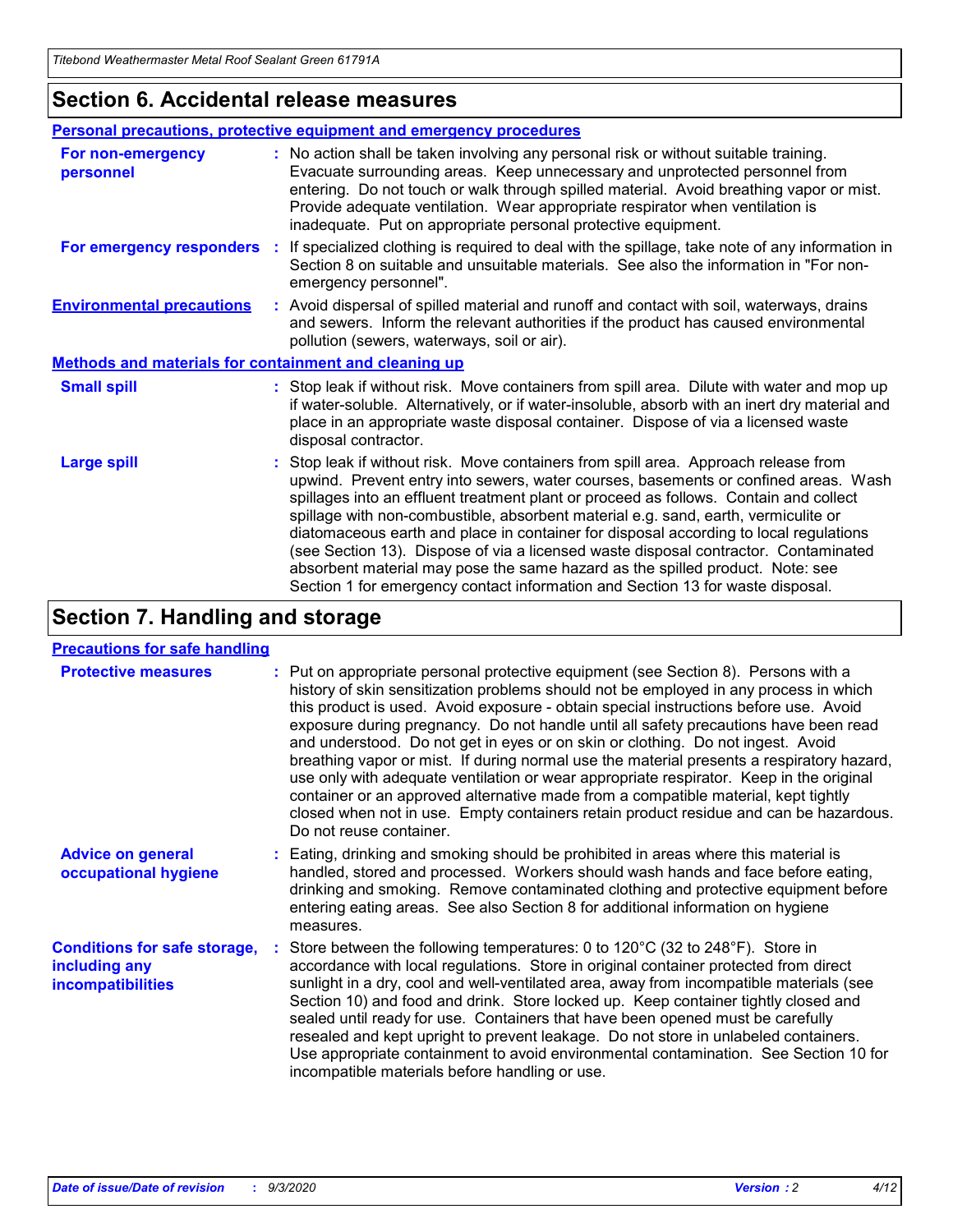# **Section 8. Exposure controls/personal protection**

#### **Control parameters**

#### **Occupational exposure limits**

| <b>Ingredient name</b>                               |    |                        | <b>Exposure limits</b>                                                                                                                                                                                                                                                                                                                                                                                                                                                                                                                                                                                                 |
|------------------------------------------------------|----|------------------------|------------------------------------------------------------------------------------------------------------------------------------------------------------------------------------------------------------------------------------------------------------------------------------------------------------------------------------------------------------------------------------------------------------------------------------------------------------------------------------------------------------------------------------------------------------------------------------------------------------------------|
| 3-aminopropyltriethoxysilane<br>Dibutyltin dilaurate |    |                        | None.<br>ACGIH TLV (United States, 3/2020). Absorbed through skin.<br>Notes: as Sn<br>TWA: $0.1 \text{ mg/m}^3$ , (as Sn) 8 hours.<br>STEL: 0.2 mg/m <sup>3</sup> , (as Sn) 15 minutes.<br>NIOSH REL (United States, 10/2016). Absorbed through skin.<br>Notes: as Sn<br>TWA: 0.1 mg/m <sup>3</sup> , (as Sn) 10 hours.<br>OSHA PEL (United States, 5/2018). Notes: as Sn<br>TWA: $0.1 \text{ mg/m}^3$ , (as Sn) 8 hours.<br>OSHA PEL 1989 (United States, 3/1989). Absorbed through skin.<br>Notes: measured as Sn<br>TWA: 0.1 mg/m <sup>3</sup> , (measured as Sn) 8 hours. Form: Organic                            |
| <b>Appropriate engineering</b><br>controls           |    |                        | : If user operations generate dust, fumes, gas, vapor or mist, use process enclosures,<br>local exhaust ventilation or other engineering controls to keep worker exposure to<br>airborne contaminants below any recommended or statutory limits.                                                                                                                                                                                                                                                                                                                                                                       |
| <b>Environmental exposure</b><br>controls            |    |                        | Emissions from ventilation or work process equipment should be checked to ensure<br>they comply with the requirements of environmental protection legislation. In some<br>cases, fume scrubbers, filters or engineering modifications to the process equipment<br>will be necessary to reduce emissions to acceptable levels.                                                                                                                                                                                                                                                                                          |
| <b>Individual protection measures</b>                |    |                        |                                                                                                                                                                                                                                                                                                                                                                                                                                                                                                                                                                                                                        |
| <b>Hygiene measures</b>                              |    |                        | : Wash hands, forearms and face thoroughly after handling chemical products, before<br>eating, smoking and using the lavatory and at the end of the working period.<br>Appropriate techniques should be used to remove potentially contaminated clothing.<br>Contaminated work clothing should not be allowed out of the workplace. Wash<br>contaminated clothing before reusing. Ensure that eyewash stations and safety<br>showers are close to the workstation location.                                                                                                                                            |
| <b>Eye/face protection</b>                           |    |                        | : Safety eyewear complying with an approved standard should be used when a risk<br>assessment indicates this is necessary to avoid exposure to liquid splashes, mists,<br>gases or dusts. If contact is possible, the following protection should be worn, unless<br>the assessment indicates a higher degree of protection: chemical splash goggles.                                                                                                                                                                                                                                                                  |
| <b>Skin protection</b>                               |    |                        |                                                                                                                                                                                                                                                                                                                                                                                                                                                                                                                                                                                                                        |
| <b>Hand protection</b>                               |    |                        | : Chemical-resistant, impervious gloves complying with an approved standard should be<br>worn at all times when handling chemical products if a risk assessment indicates this is<br>necessary. Considering the parameters specified by the glove manufacturer, check<br>during use that the gloves are still retaining their protective properties. It should be<br>noted that the time to breakthrough for any glove material may be different for different<br>glove manufacturers. In the case of mixtures, consisting of several substances, the<br>protection time of the gloves cannot be accurately estimated. |
| <b>Body protection</b>                               |    | handling this product. | Personal protective equipment for the body should be selected based on the task being<br>performed and the risks involved and should be approved by a specialist before                                                                                                                                                                                                                                                                                                                                                                                                                                                |
| <b>Other skin protection</b>                         |    |                        | : Appropriate footwear and any additional skin protection measures should be selected<br>based on the task being performed and the risks involved and should be approved by a<br>specialist before handling this product.                                                                                                                                                                                                                                                                                                                                                                                              |
| <b>Respiratory protection</b>                        | ÷. | aspects of use.        | Based on the hazard and potential for exposure, select a respirator that meets the<br>appropriate standard or certification. Respirators must be used according to a<br>respiratory protection program to ensure proper fitting, training, and other important                                                                                                                                                                                                                                                                                                                                                         |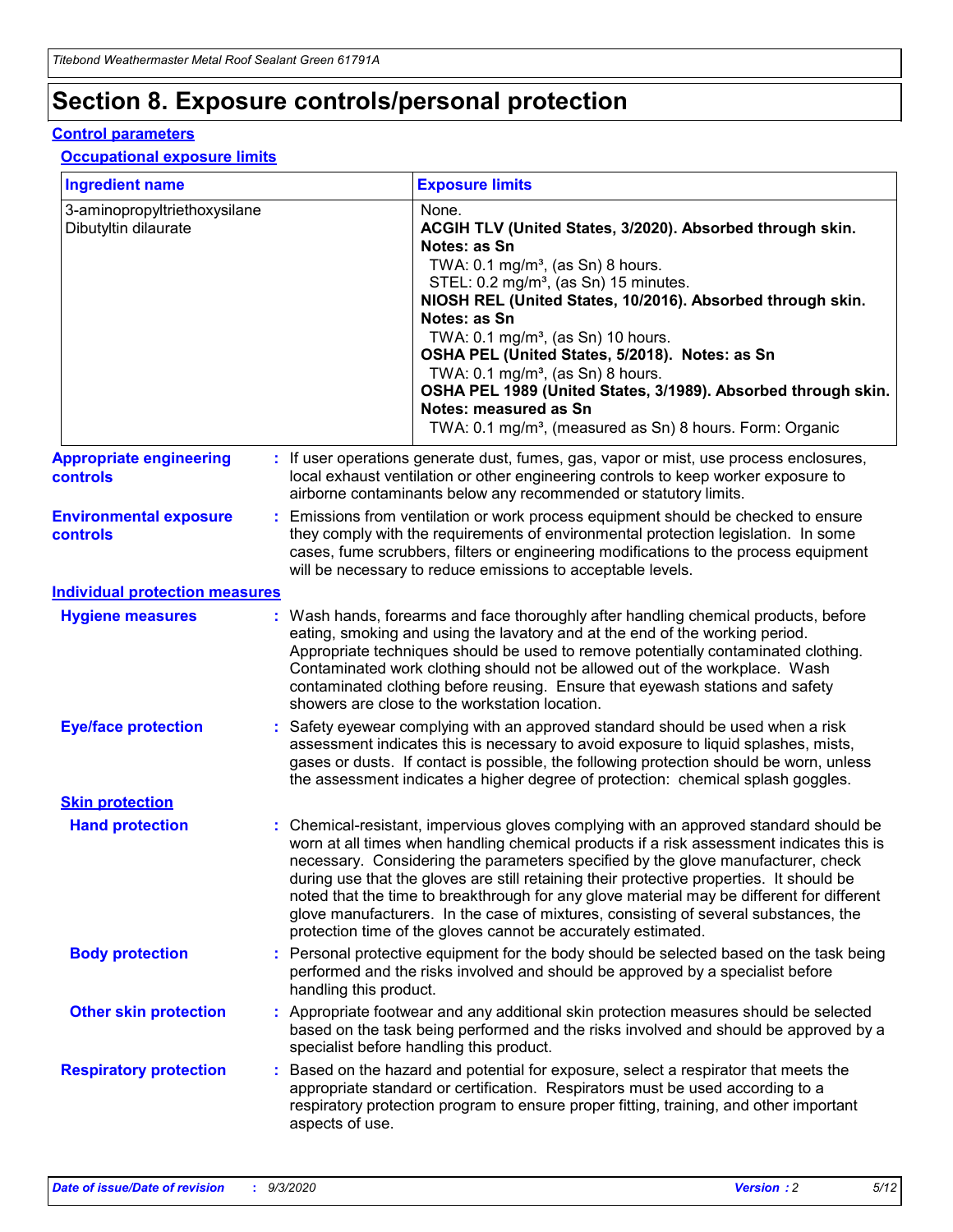### **Section 9. Physical and chemical properties**

#### **Appearance**

| <b>Physical state</b>                             |   | : Liquid. [Paste.]                                              |
|---------------------------------------------------|---|-----------------------------------------------------------------|
| <b>Color</b>                                      |   | Green.                                                          |
| Odor                                              |   | Characteristic.                                                 |
| <b>Odor threshold</b>                             | ÷ | Not available.                                                  |
| рH                                                |   | Not applicable.                                                 |
| <b>Melting point</b>                              |   | : Not available.                                                |
| <b>Boiling point</b>                              |   | >200°C (>392°F)                                                 |
| <b>Flash point</b>                                |   | Closed cup: >200°C (>392°F) [Setaflash.]                        |
| <b>Evaporation rate</b>                           |   | $:$ >1 (butyl acetate = 1)                                      |
| <b>Flammability (solid, gas)</b>                  |   | : Not available.                                                |
| Lower and upper explosive<br>(flammable) limits   |   | : Not available.                                                |
| <b>VOC (less water, less)</b><br>exempt solvents) |   | : 0 g/l                                                         |
| <b>Volatility</b>                                 |   | $: 0\%$ (w/w)                                                   |
| <b>Vapor density</b>                              |   | Not available.                                                  |
| <b>Relative density</b>                           |   | $\mathbf{1}$ $\mathbf{\sqrt{432}}$                              |
| <b>Solubility</b>                                 |   | Insoluble in the following materials: cold water and hot water. |
| <b>Solubility in water</b>                        |   | Not available.                                                  |
| <b>Partition coefficient: n-</b><br>octanol/water |   | $:$ Not available.                                              |
| <b>Auto-ignition temperature</b>                  |   | : Not available.                                                |
| <b>Decomposition temperature</b>                  |   | : Not available.                                                |
| <b>Viscosity</b>                                  |   | $:$ Not available.                                              |

### **Section 10. Stability and reactivity**

| <b>Reactivity</b>                            |    | : No specific test data related to reactivity available for this product or its ingredients.            |
|----------------------------------------------|----|---------------------------------------------------------------------------------------------------------|
| <b>Chemical stability</b>                    |    | : The product is stable.                                                                                |
| <b>Possibility of hazardous</b><br>reactions |    | : Under normal conditions of storage and use, hazardous reactions will not occur.                       |
| <b>Conditions to avoid</b>                   |    | : No specific data.                                                                                     |
| <b>Incompatible materials</b>                | ٠. | No specific data.                                                                                       |
| <b>Hazardous decomposition</b><br>products   | ÷. | Under normal conditions of storage and use, hazardous decomposition products should<br>not be produced. |

### **Section 11. Toxicological information**

#### **Information on toxicological effects**

#### **Acute toxicity**

| <b>Product/ingredient name</b> | <b>Result</b>           | <b>Species</b> | <b>Dose</b>                | <b>Exposure</b> |
|--------------------------------|-------------------------|----------------|----------------------------|-----------------|
| 3-aminopropyltriethoxysilane   | <b>ILD50 Dermal</b>     | Rabbit         | 4.29 g/kg                  |                 |
| Dibutyltin dilaurate           | ILD50 Oral<br>LD50 Oral | Rat<br>Rat     | $1.57$ g/kg<br>175 $mg/kg$ |                 |
|                                |                         |                |                            |                 |

**Irritation/Corrosion**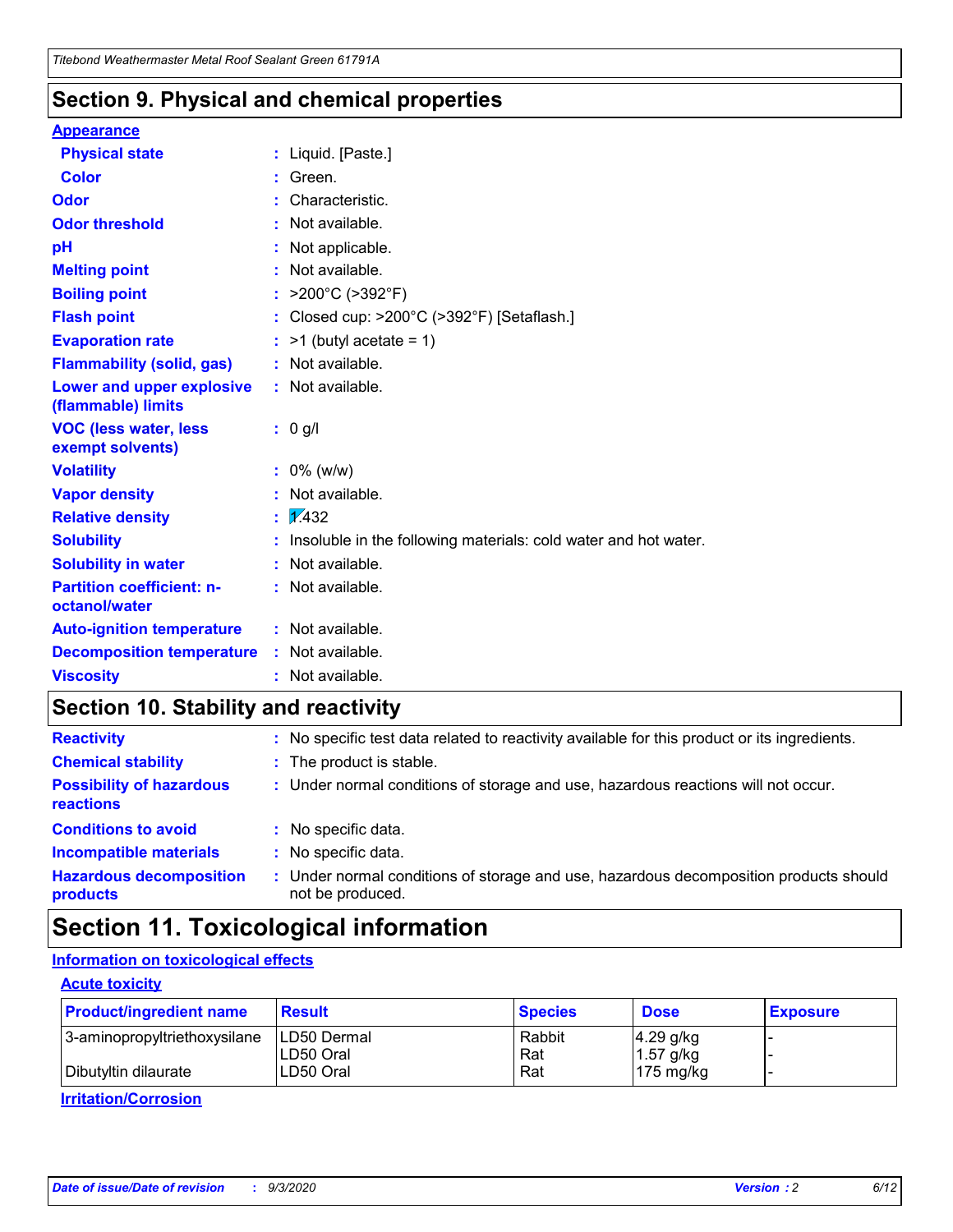# **Section 11. Toxicological information**

| <b>Product/ingredient name</b> | <b>Result</b>            | <b>Species</b> | <b>Score</b> | <b>Exposure</b>    | <b>Observation</b> |
|--------------------------------|--------------------------|----------------|--------------|--------------------|--------------------|
| 3-aminopropyltriethoxysilane   | Eyes - Mild irritant     | Rabbit         |              | $100 \text{ mg}$   |                    |
|                                | Eyes - Severe irritant   | Rabbit         |              | 24 hours 750       |                    |
|                                |                          |                |              | ug                 |                    |
|                                | Skin - Severe irritant   | Rabbit         |              | 24 hours 5         | -                  |
| Dibutyltin dilaurate           | Eyes - Moderate irritant | Rabbit         |              | mg<br>24 hours 100 |                    |
|                                |                          |                |              | mg                 |                    |
|                                | Skin - Severe irritant   | Rabbit         |              | 500 mg             | -                  |

#### **Sensitization**

Not available.

#### **Mutagenicity**

Not available.

#### **Carcinogenicity**

Not available.

#### **Reproductive toxicity**

Not available.

#### **Teratogenicity**

Not available.

#### **Specific target organ toxicity (single exposure)**

Not available.

#### **Specific target organ toxicity (repeated exposure)**

| <b>Name</b>                                                                  |                                                                                                                             | <b>Category</b>                                     | <b>Route of</b><br>exposure | <b>Target organs</b> |  |  |
|------------------------------------------------------------------------------|-----------------------------------------------------------------------------------------------------------------------------|-----------------------------------------------------|-----------------------------|----------------------|--|--|
| Dibutyltin dilaurate                                                         |                                                                                                                             | Category 1                                          |                             | respiratory system   |  |  |
| <b>Aspiration hazard</b><br>Not available.                                   |                                                                                                                             |                                                     |                             |                      |  |  |
| <b>Information on the likely</b><br>routes of exposure                       | : Not available.                                                                                                            |                                                     |                             |                      |  |  |
| <b>Potential acute health effects</b>                                        |                                                                                                                             |                                                     |                             |                      |  |  |
| <b>Eye contact</b>                                                           | : May cause eye irritation.                                                                                                 |                                                     |                             |                      |  |  |
| <b>Inhalation</b>                                                            |                                                                                                                             | : No known significant effects or critical hazards. |                             |                      |  |  |
| <b>Skin contact</b>                                                          |                                                                                                                             | : May cause skin irritation.                        |                             |                      |  |  |
| <b>Ingestion</b>                                                             |                                                                                                                             | : No known significant effects or critical hazards. |                             |                      |  |  |
| Symptoms related to the physical, chemical and toxicological characteristics |                                                                                                                             |                                                     |                             |                      |  |  |
| <b>Eye contact</b>                                                           | : Adverse symptoms may include the following:<br>irritation<br>watering<br>redness                                          |                                                     |                             |                      |  |  |
| <b>Inhalation</b>                                                            | : Adverse symptoms may include the following:<br>reduced fetal weight<br>increase in fetal deaths<br>skeletal malformations |                                                     |                             |                      |  |  |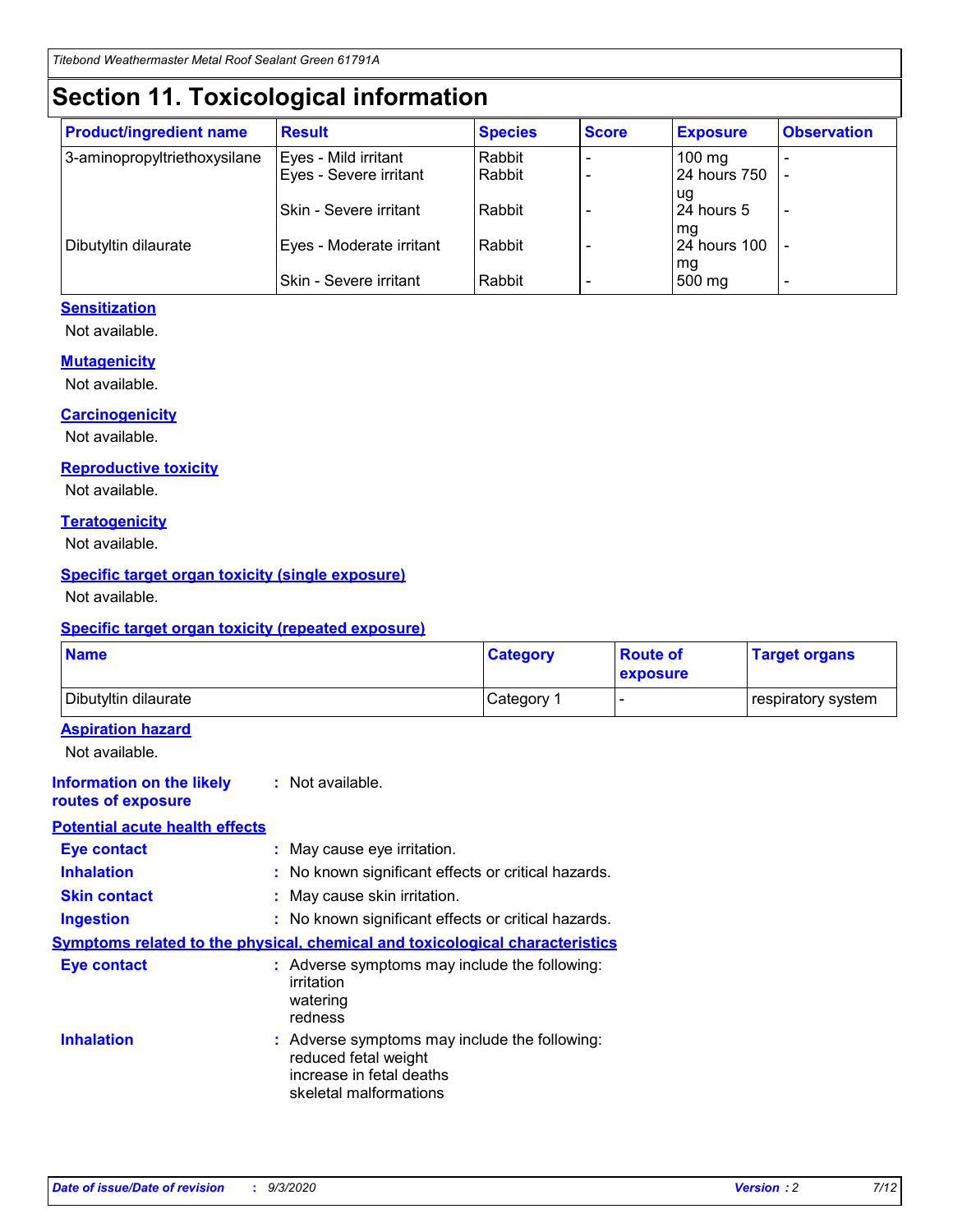*Titebond Weathermaster Metal Roof Sealant Green 61791A*

# **Section 11. Toxicological information**

| <b>Skin contact</b>                     | : Adverse symptoms may include the following:<br>irritation                                            |
|-----------------------------------------|--------------------------------------------------------------------------------------------------------|
|                                         | redness                                                                                                |
|                                         | reduced fetal weight                                                                                   |
|                                         | increase in fetal deaths                                                                               |
|                                         | skeletal malformations                                                                                 |
| <b>Ingestion</b>                        | : Adverse symptoms may include the following:<br>reduced fetal weight                                  |
|                                         | increase in fetal deaths                                                                               |
|                                         | skeletal malformations                                                                                 |
|                                         | Delayed and immediate effects and also chronic effects from short and long term exposure               |
| <b>Short term exposure</b>              |                                                                                                        |
| <b>Potential immediate</b><br>effects   | : Not available.                                                                                       |
| <b>Potential delayed effects</b>        | : Not available.                                                                                       |
| Long term exposure                      |                                                                                                        |
| <b>Potential immediate</b><br>effects   | : Not available.                                                                                       |
| <b>Potential delayed effects</b>        | : Not available.                                                                                       |
| <b>Potential chronic health effects</b> |                                                                                                        |
| Not available.                          |                                                                                                        |
| <b>General</b>                          | Once sensitized, a severe allergic reaction may occur when subsequently exposed to<br>very low levels. |
| <b>Carcinogenicity</b>                  | No known significant effects or critical hazards.                                                      |
| <b>Mutagenicity</b>                     | : No known significant effects or critical hazards.                                                    |
| <b>Teratogenicity</b>                   | May damage the unborn child.                                                                           |
| <b>Developmental effects</b>            | : No known significant effects or critical hazards.                                                    |
| <b>Fertility effects</b>                | : May damage fertility.                                                                                |
| <b>Numerical measures of toxicity</b>   |                                                                                                        |
| <b>Acute toxicity estimates</b>         |                                                                                                        |
| Not ovoilable                           |                                                                                                        |

Not available.

# **Section 12. Ecological information**

#### **Toxicity**

| <b>Product/ingredient name</b> | <b>Result</b>                                       | <b>Species</b>               | <b>Exposure</b>       |
|--------------------------------|-----------------------------------------------------|------------------------------|-----------------------|
| Dibutyltin dilaurate           | $ CC50>3$ mg/l<br>Chronic EC10 > 2 mg/l Fresh water | Algae<br>Algae - Desmodesmus | 72 hours<br>196 hours |
|                                |                                                     | <b>I</b> subspicatus         |                       |

#### **Persistence and degradability**

| <b>Product/ingredient name</b> | <b>Test</b>                                                                    | <b>Result</b>  |                   | <b>Dose</b> | <b>Inoculum</b>         |
|--------------------------------|--------------------------------------------------------------------------------|----------------|-------------------|-------------|-------------------------|
| Dibutyltin dilaurate           | OECD 301F<br>Ready<br>Biodegradability -<br>Manometric<br>Respirometry<br>Test | 23 % - 28 days |                   |             |                         |
| <b>Product/ingredient name</b> | <b>Aquatic half-life</b>                                                       |                | <b>Photolysis</b> |             | <b>Biodegradability</b> |
| Dibutyltin dilaurate           |                                                                                |                |                   |             | <b>Inherent</b>         |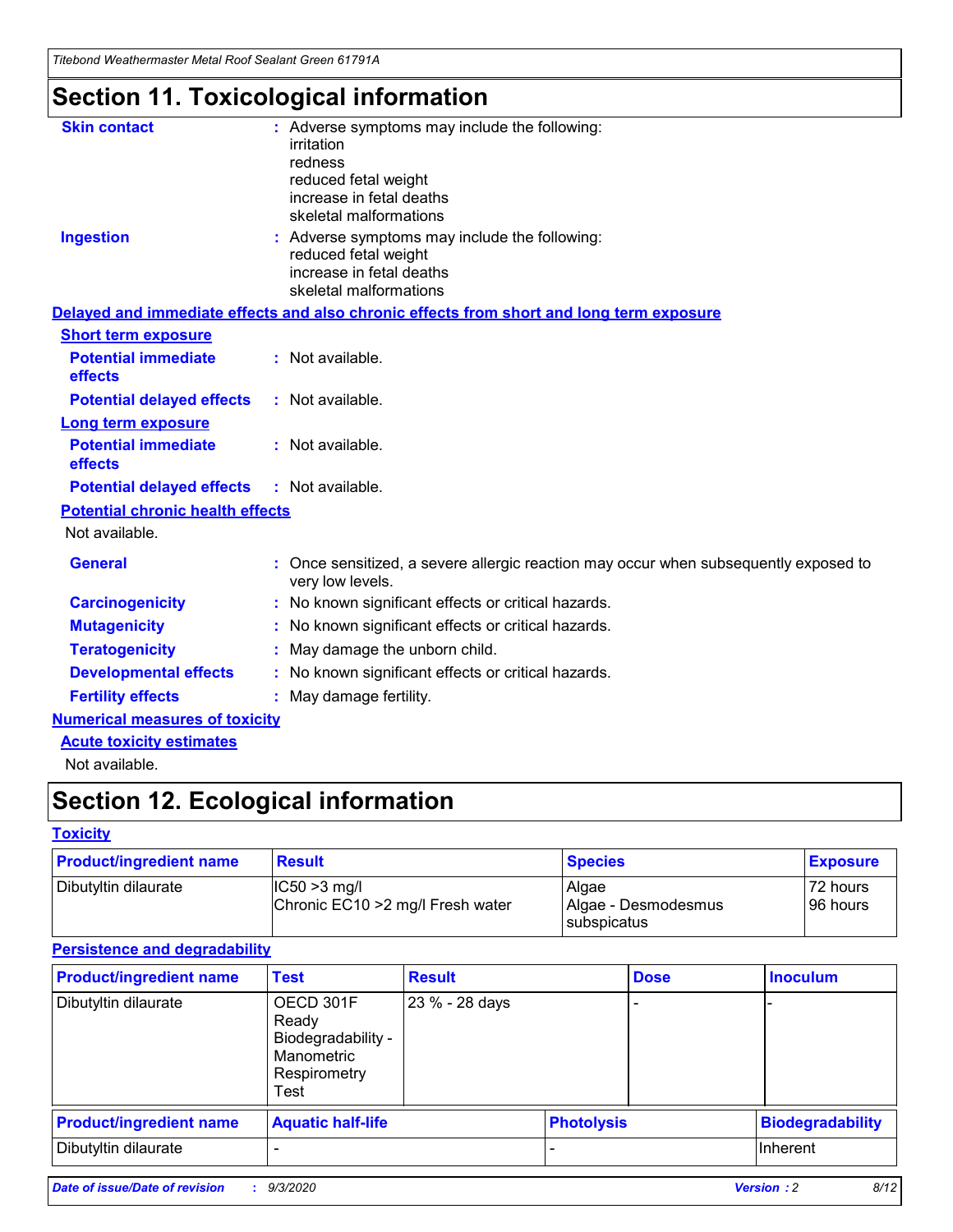# **Section 12. Ecological information**

#### **Bioaccumulative potential**

| <b>Product/ingredient name</b> | $LoaPow$ | <b>BCF</b> | <b>Potential</b> |
|--------------------------------|----------|------------|------------------|
| 3-aminopropyltriethoxysilane   | 1.7      | 3.4        | low              |
| Dibutyltin dilaurate           | 4.44     | 2.91       | low              |

#### **Mobility in soil**

| <b>IVIUDIIILY III SUII</b>                                    |                                                     |
|---------------------------------------------------------------|-----------------------------------------------------|
| <b>Soil/water partition</b><br>coefficient (K <sub>oc</sub> ) | : Not available.                                    |
| <b>Other adverse effects</b>                                  | : No known significant effects or critical hazards. |

### **Section 13. Disposal considerations**

**Disposal methods :**

The generation of waste should be avoided or minimized wherever possible. Disposal of this product, solutions and any by-products should at all times comply with the requirements of environmental protection and waste disposal legislation and any regional local authority requirements. Dispose of surplus and non-recyclable products via a licensed waste disposal contractor. Waste should not be disposed of untreated to the sewer unless fully compliant with the requirements of all authorities with jurisdiction. Waste packaging should be recycled. Incineration or landfill should only be considered when recycling is not feasible. This material and its container must be disposed of in a safe way. Care should be taken when handling emptied containers that have not been cleaned or rinsed out. Empty containers or liners may retain some product residues. Avoid dispersal of spilled material and runoff and contact with soil, waterways, drains and sewers.

### **Section 14. Transport information**

|                                      | <b>DOT</b><br><b>Classification</b> | <b>TDG</b><br><b>Classification</b> | <b>Mexico</b><br><b>Classification</b> | <b>ADR/RID</b>               | <b>IMDG</b>              | <b>IATA</b>                  |
|--------------------------------------|-------------------------------------|-------------------------------------|----------------------------------------|------------------------------|--------------------------|------------------------------|
| <b>UN number</b>                     | Not regulated.                      | Not regulated.                      | Not regulated.                         | Not regulated.               | Not regulated.           | Not regulated.               |
| <b>UN proper</b><br>shipping name    |                                     |                                     |                                        |                              |                          |                              |
| <b>Transport</b><br>hazard class(es) | ٠                                   | $\qquad \qquad \blacksquare$        | $\overline{\phantom{a}}$               | $\qquad \qquad \blacksquare$ | $\overline{\phantom{0}}$ | $\overline{\phantom{0}}$     |
| <b>Packing group</b>                 |                                     |                                     |                                        | -                            |                          | $\qquad \qquad \blacksquare$ |
| <b>Environmental</b><br>hazards      | No.                                 | No.                                 | No.                                    | No.                          | No.                      | No.                          |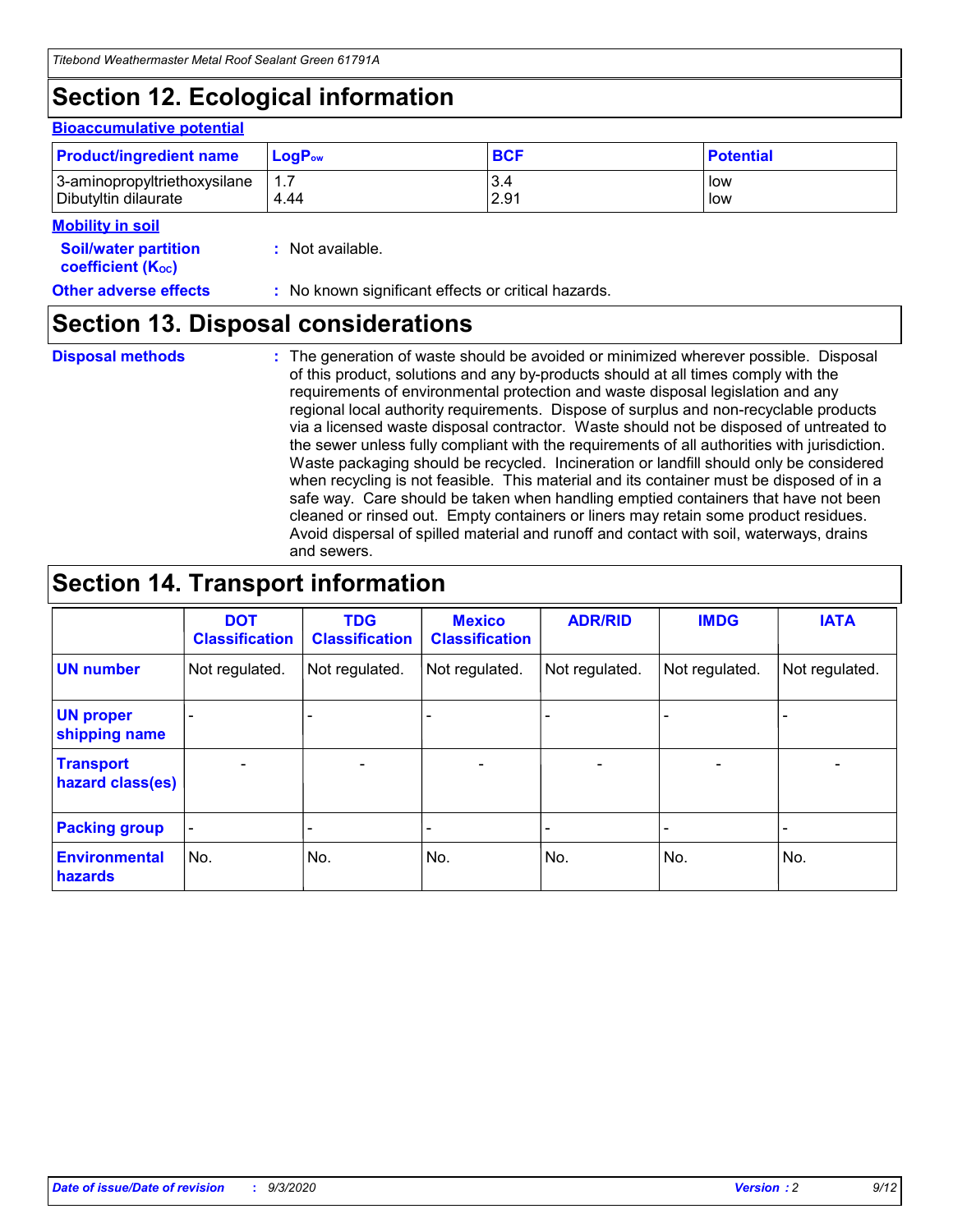### **Section 15. Regulatory information**

#### **U.S. Federal regulations**

#### **SARA 302/304**

#### **Composition/information on ingredients**

No products were found.

| SARA 304 RQ | Not applicable. |
|-------------|-----------------|
|-------------|-----------------|

#### **SARA 311/312**

**Classification :** EYE IRRITATION - Category 2B SKIN SENSITIZATION - Category 1 TOXIC TO REPRODUCTION - Category 1B HNOC - Product generates methanol during cure.

#### **Composition/information on ingredients**

| <b>Name</b>                  | $\frac{9}{6}$ | <b>Classification</b>                                                                                                                                                                                                                                                                                      |
|------------------------------|---------------|------------------------------------------------------------------------------------------------------------------------------------------------------------------------------------------------------------------------------------------------------------------------------------------------------------|
| 3-aminopropyltriethoxysilane | $\leq$ 3      | <b>FLAMMABLE LIQUIDS - Category 4</b><br><b>ACUTE TOXICITY (oral) - Category 4</b><br><b>SKIN IRRITATION - Category 2</b><br>EYE IRRITATION - Category 2A                                                                                                                                                  |
| Dibutyltin dilaurate         | ≤0.3          | <b>ACUTE TOXICITY (oral) - Category 3</b><br>SKIN CORROSION - Category 1C<br>SERIOUS EYE DAMAGE - Category 1<br>SKIN SENSITIZATION - Category 1<br><b>GERM CELL MUTAGENICITY - Category 2</b><br>TOXIC TO REPRODUCTION - Category 1B<br>SPECIFIC TARGET ORGAN TOXICITY (REPEATED<br>EXPOSURE) - Category 1 |

#### **State regulations**

**Massachusetts :**

: None of the components are listed.

**New York :** None of the components are listed. **New Jersey :** None of the components are listed.

**Pennsylvania :** None of the components are listed.

#### **California Prop. 65**

WARNING: This product can expose you to methanol, which is known to the State of California to cause birth defects or other reproductive harm. For more information go to www.P65Warnings.ca.gov.

| Ingredient name | No significant risk<br>level | <b>Maximum</b><br>acceptable dosage<br><b>level</b> |
|-----------------|------------------------------|-----------------------------------------------------|
| methanol        |                              | Yes.                                                |

#### **International regulations**

**Chemical Weapon Convention List Schedules I, II & III Chemicals** Not listed.

#### **Montreal Protocol**

Not listed.

**Stockholm Convention on Persistent Organic Pollutants**

Not listed.

#### **UNECE Aarhus Protocol on POPs and Heavy Metals** Not listed.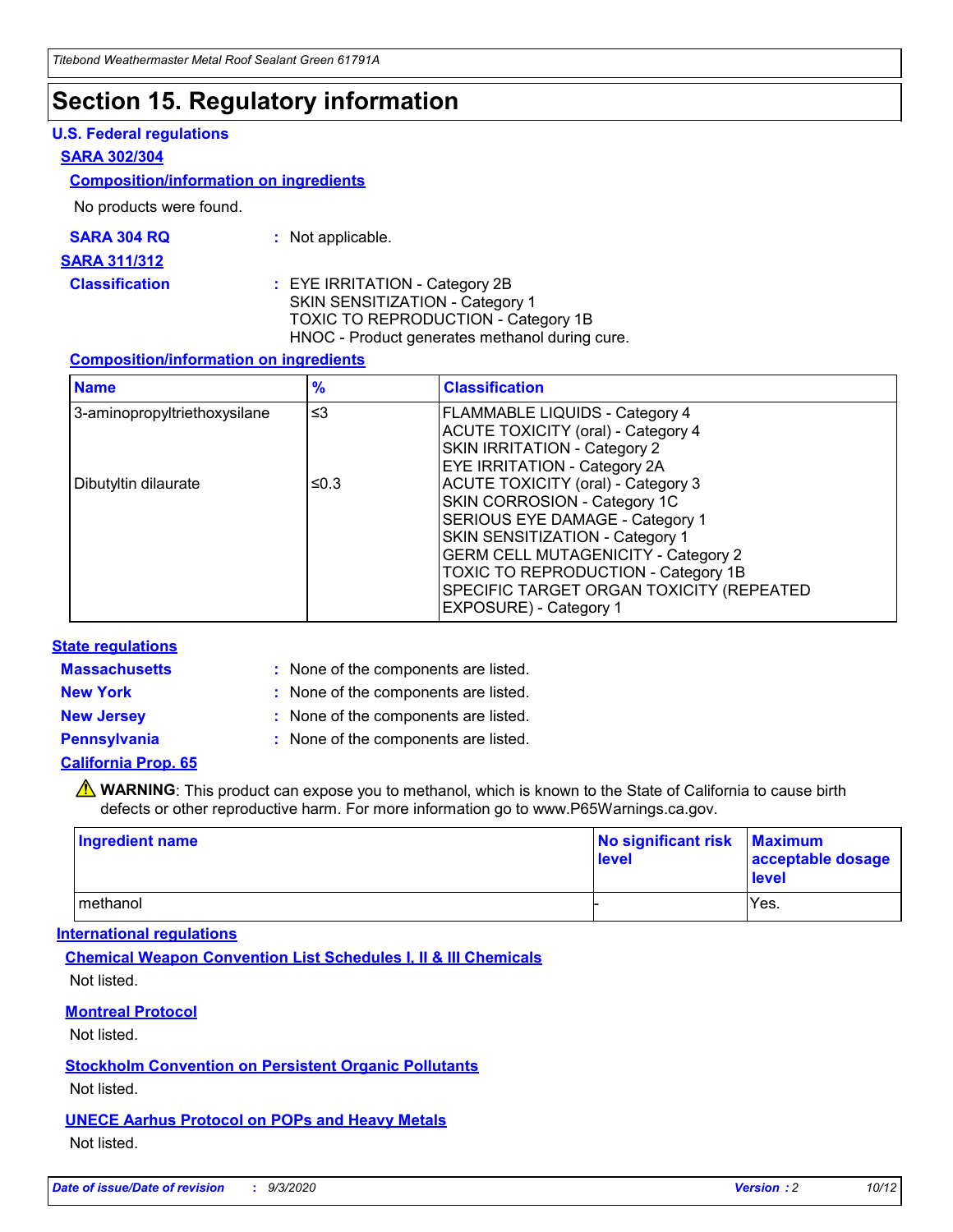### **Section 15. Regulatory information**

#### **Inventory list**

- 
- **China :** Not determined.

**United States TSCA 8(b) inventory**

**:** All components are active or exempted.

# **Section 16. Other information**





**Caution: HMIS® ratings are based on a 0-4 rating scale, with 0 representing minimal hazards or risks, and 4 representing significant hazards or risks. Although HMIS® ratings and the associated label are not required on SDSs or products leaving a facility under 29 CFR 1910.1200, the preparer may choose to provide them. HMIS® ratings are to be used with a fully implemented HMIS® program. HMIS® is a registered trademark and service mark of the American Coatings Association, Inc.**

**The customer is responsible for determining the PPE code for this material. For more information on HMIS® Personal Protective Equipment (PPE) codes, consult the HMIS® Implementation Manual.**

**National Fire Protection Association (U.S.A.)**



**Reprinted with permission from NFPA 704-2001, Identification of the Hazards of Materials for Emergency Response Copyright ©1997, National Fire Protection Association, Quincy, MA 02269. This reprinted material is not the complete and official position of the National Fire Protection Association, on the referenced subject which is represented only by the standard in its entirety.**

**Copyright ©2001, National Fire Protection Association, Quincy, MA 02269. This warning system is intended to be interpreted and applied only by properly trained individuals to identify fire, health and reactivity hazards of chemicals. The user is referred to certain limited number of chemicals with recommended classifications in NFPA 49 and NFPA 325, which would be used as a guideline only. Whether the chemicals are classified by NFPA or not, anyone using the 704 systems to classify chemicals does so at their own risk.**

#### **Procedure used to derive the classification**

| <b>Classification</b>                                                                                         | <b>Justification</b>                                  |
|---------------------------------------------------------------------------------------------------------------|-------------------------------------------------------|
| <b>EYE IRRITATION - Category 2B</b><br>SKIN SENSITIZATION - Category 1<br>TOXIC TO REPRODUCTION - Category 1B | Expert judgment<br>Expert judgment<br>Expert judgment |
| <b>History</b>                                                                                                |                                                       |

| .                                 |             |
|-----------------------------------|-------------|
| <b>Date of printing</b>           | : 4/22/2022 |
| Date of issue/Date of<br>revision | : 9/3/2020  |
| Date of previous issue            | : 9/3/2020  |
| <b>Version</b>                    | $\cdot$ 2   |
|                                   |             |